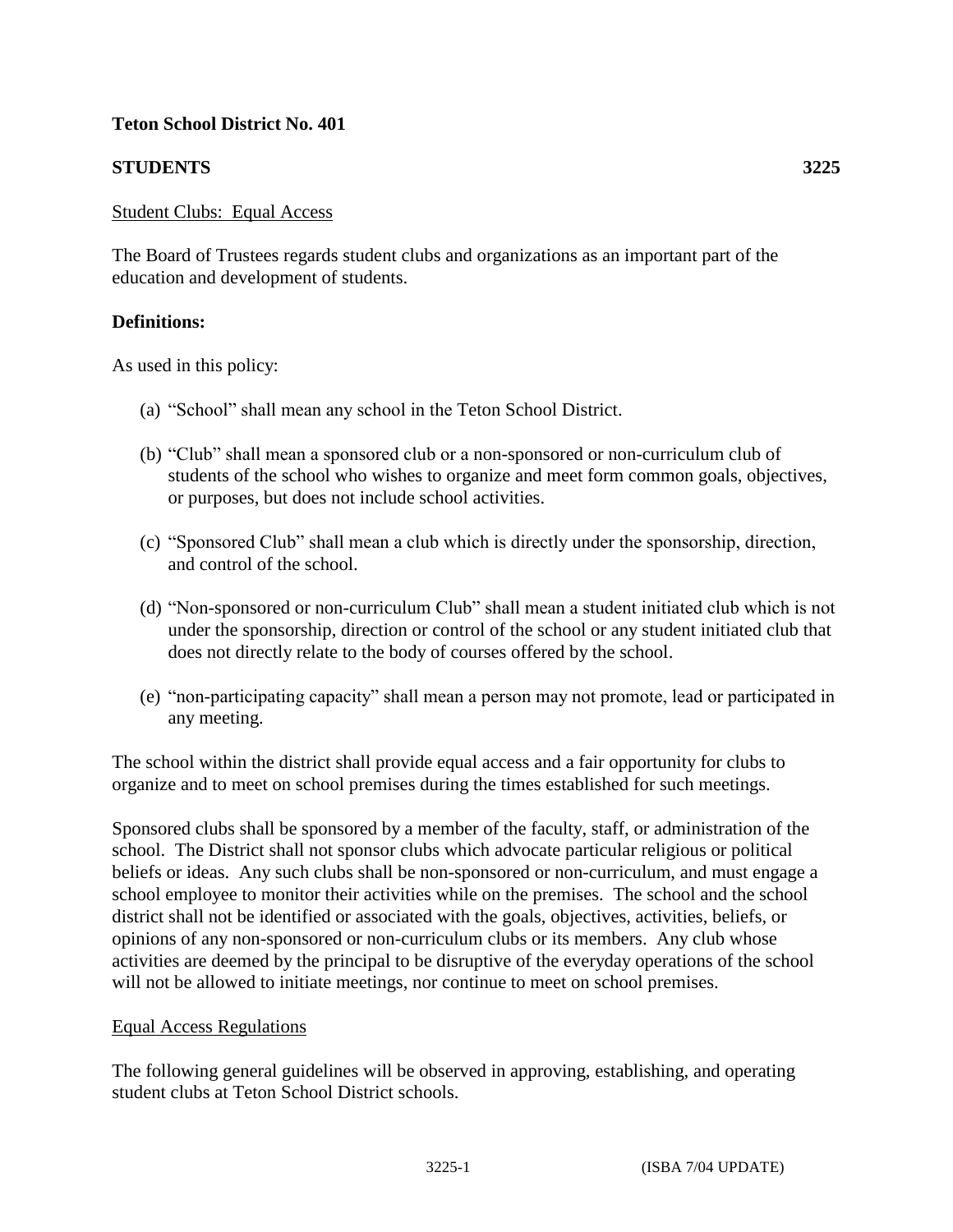- 1. Each proposed club must complete and submit a request form to the principal or designee stating the name, specific purpose of the club, the membership requirements, the activities of the club and meeting dates and times. Each proposed club shall have the student group perform a risk management assessment of the proposed club activities. The principal or designee will forward the request to the school district. The school district with board approval shall respond to the request, accept or reject the application, and designate the club as either a sponsored club or non-sponsored or non-curriculum club.
- 2. Student participation in club activities and attendance at club meetings shall be voluntary and shall be limited to those students who are currently enrolled in the school district. All student groups meeting on school premises are required to open membership to all interested and/or eligible students. Clubs shall be allowed to meet on school premises from 7:00 a.m. to 8:00 a.m., during the noon hour, and from 3:30 p.m. to 5:00 p.m. on days when school is in session. The time and place of all club meetings shall be subject to available space, conflicting activities and programs, and the availability of the faculty sponsor or monitor. Students shall be responsible for ensuring the presence of a faculty sponsor or monitor prior to every meeting. Clubs will be allowed to meet on school premises during other times of the day only in extraordinary or exceptional circumstances as may be determined by the principal or designee.
- 3. All clubs must comply with provisions of the school's student constitution, if applicable.
- 4. No hazing of students shall be permitted.
- 5. The principal or designee may deny the opportunity of any club to meet on school premises, and may deny permission of any non-school person to meet with or speak to a club on school premises, when there exists a substantial likelihood of material and substantial interference with the orderly conduct of educational activities within the school, or if the meeting or activities in the meeting are, or will be, in violation of any law or ordinance.
- 6. The principal, designee, or student council (if appropriate) may temporarily or permanently terminate the opportunity of any club to meet on school premises in the future if the club has materially or substantially interfered with the orderly conduct of educational activities within the school, if the activities of the club have violated any law or ordinance, or if the club has violated any provision of this policy.

For sponsored clubs, the following guidelines will apply:

- A. Each sponsored club will have a faculty or staff member appointed as sponsor. The sponsorship shall be approved by the principal or designee.
- B. All activities of the club must have prior approval of the sponsor.
- C. Club funds shall be subject to deposit, audit and disbursement in accordance with the regulations of the school district.
- D. The content and placement of club posters or advertisements shall be approved by the club sponsor.